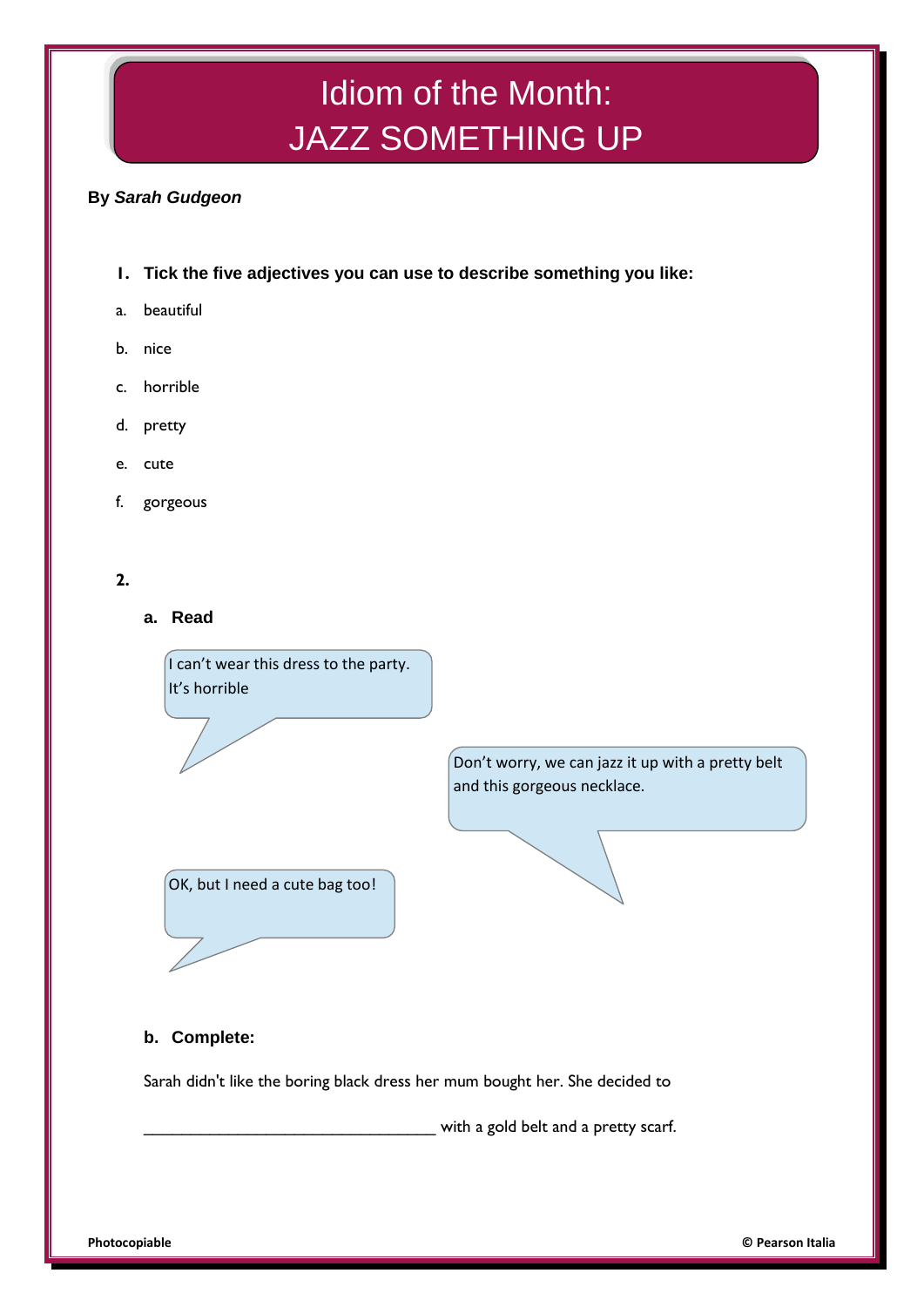#### **3. Read these music idioms and match each one to the correct meaning.**

- a. It was **music to their ears** when the teacher announced that there was no test.
- b. James decided to **face the music** and tell his mum he failed his exam.
- c. John is very old but he is **as fit as a fiddle**. He runs 10km every day.
- d. Denise wanted to **jazz up** the living room with some new curtains and new sofa cushions.
- e. Ben **hit the right note** when he made cheesecake for dessert - all his friends love Ben's cheesecake.
- 1. in good physical form
- 2. made a good decision
- 3. great news
- 4. make something more attractive
- 5. accept the consequences

#### **4. Complete using music idioms from exercise 3:**

- a. Julia went to **a** metall her dad about the crystal vase she broke yesterday.
- b. Jeremy decided to \_\_\_\_\_\_\_\_\_\_\_\_\_\_\_\_\_\_\_\_\_\_\_\_\_\_\_\_\_\_\_\_\_\_\_ his old car with some new paint.
- c. Kim goes swimming every day and is
- d. Florence \_\_\_\_\_\_\_\_\_\_\_\_\_\_\_\_\_\_\_\_\_\_\_ when she gave all her friends a handmade candle for Christmas.
- e. The price of the video game was\_\_\_\_\_\_\_\_\_\_\_\_\_\_\_\_\_\_\_\_ David's**\_\_\_\_\_\_\_\_\_\_\_\_\_\_\_**; he had enough money to buy two!